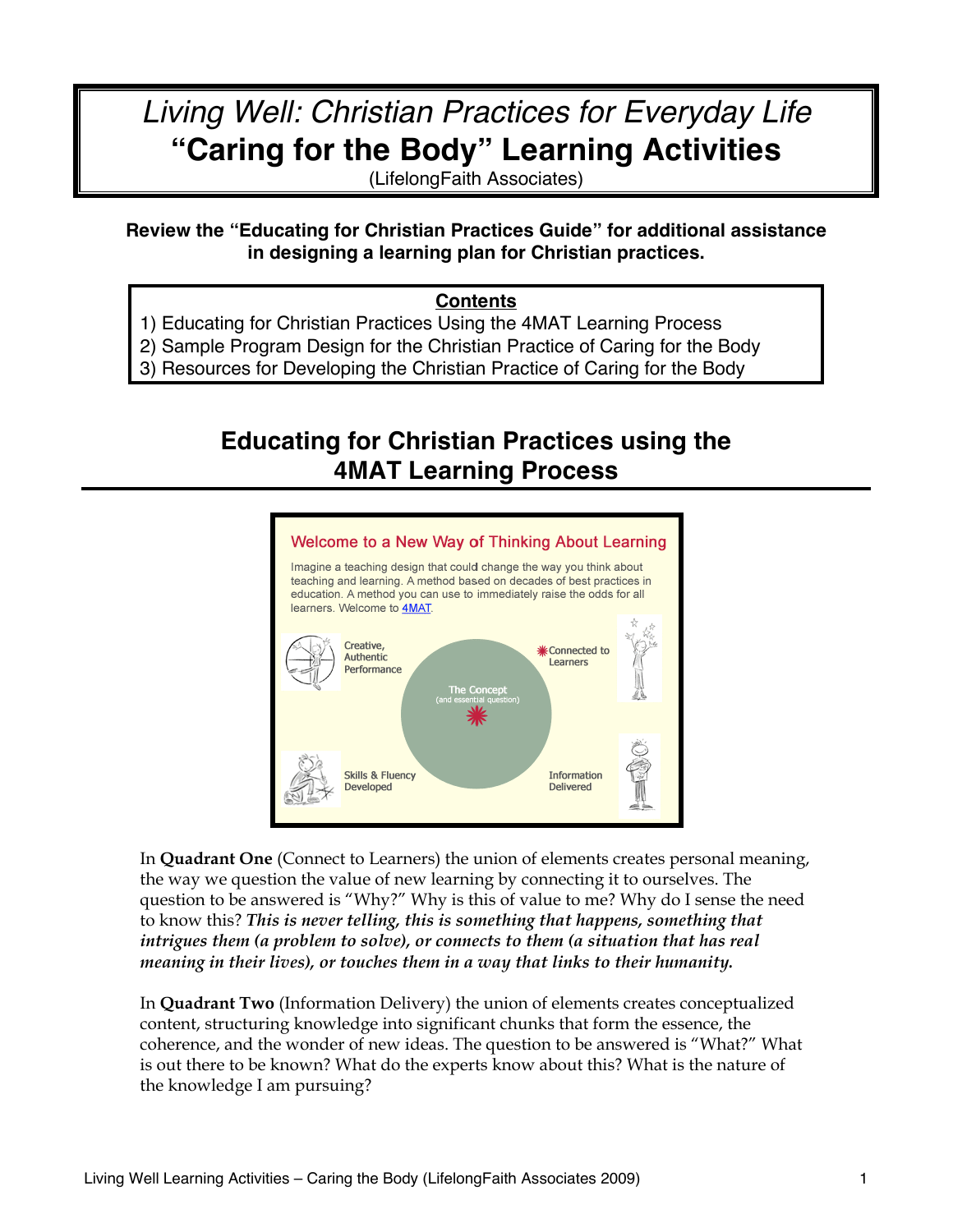In **Quadrant Three** (Skill and Fluency Development) the union of elements creates usefulness (and the more immediate the better), the transferability into one's life, problem solving with the learning. The question to be answered is "How?" How does this work? Will this streamline my tasks? How will this be of use in my life? *This is where learners take the learning and do something with it, something that has meaning for them. This is where relevance is demonstrated.* 

In **Quadrant Four** (Creative and Authentic Performance), the union of elements creates creative integration, the way we adapt the learning into something new and unique. The question to be answered is "What If?" If I use this in my own way, what will happen? What can I create and how will that creation expand, enhance, and maybe even transform the world I know? *The world "per-form" means to form through and that is the essence of this step. It represents the merging of the learning and the learner.*

McCarthy emphasizes that knowledge must be used. It must operate in one's life. And because all human beings are unique, we use and then integrate learning in our own inimitable, incomparable ways. What we learn is transformed into a particular use, a distinct way of doing, a matchless refinement of a method, a unique understanding. It is transformed. It becomes for us. It is in the transformation that real understanding happens.

#### **4 MAT References**

- Website: www.aboutlearning.com
- *Teaching Around the 4MAT Cycle—Designing Instructive for Diverse Learners with Diverse Learning Styles.* Bernice McCarthy and Dennis McCarthy. Thousand Oaks, CA: Corwin Press, 2006.
- *About Teaching: 4MAT in the Classroom*. Bernice McCarthy. Wauconda, IL: About Learning, 2000.
- *About Teaching Companion: The 4MAT Implementation Workbook*. Bernice McCarthy and Dennis McCarthy. Wauconda, IL: About Learning, 2003.

## **Examples of Methods for Each Stage of the Process**

#### **Quadrant 1. Connecting to the Learner**

- **Why** do learners need to know this?
- Actual case studies
- Stories (audio, video, illustrated)
- Personal storytelling
- Direct experience / field trip
- Simulated experience or game
- TV-style game show
- Interactive dialogue
- Personal reflection/journal
- Feature film segment
- Media presentation (PowerPoint): images and music
- Dramatic presentations
- Personal reflection tool/worksheet
- Quiz
- Self-assessment or inventory<br>• Praver or ritual experience
- Prayer or ritual experience
- Witness presentations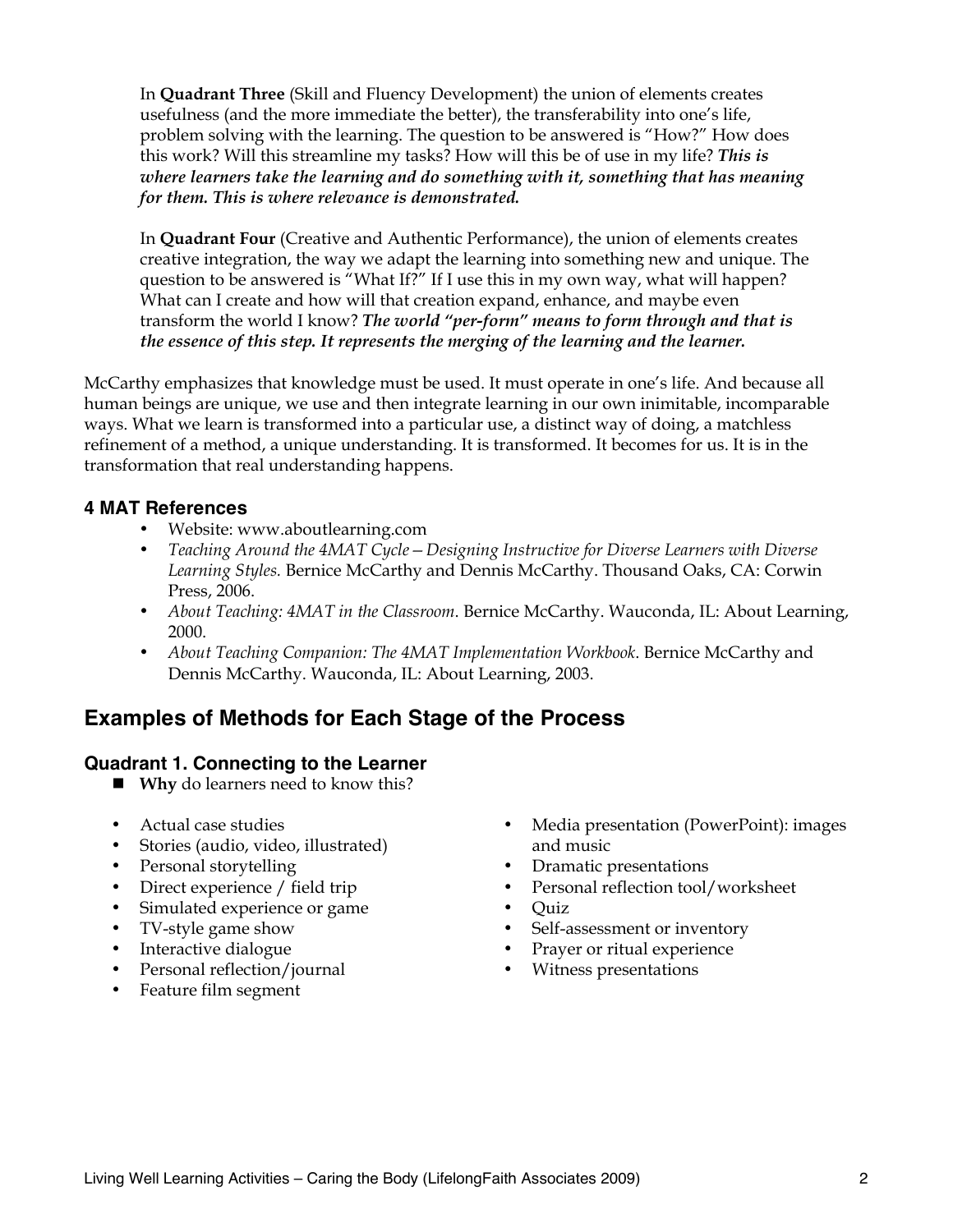#### **Quadrant 2. Delivering Information**

- **What** is it that we are teaching the learners?
- Video presentation
- Audio presentation
- PowerPoint presentation with content and images/music
- Guided reading and research
- Interviewing experts
- Demonstration
- Prayer or ritual experience
- **Lecture**
- Panel presentation

#### **Quadrant 3. Developing Skills and Fluency**

- **How** will the learners use it in their lives?
- Case study demonstrating how to use the information
- In-session practice activities and exercises (specific to the content of the session)
- **Mentoring**
- Role play / skill practice
- Field work
- Simulations
- In-field observations
- Demonstrations

#### **Quadrant 4. Creative and Authentic Performance**

- What will the learners become and do as a result of the learning experience?
- Conduct a demonstration
- Write a report, article, or story describing performance to share with others
- Create action plans
- Create a photo or video documentary of practice
- Field trip / mission trip
- Participate in a church ministry (within the church or in the wider community)
- Keep a journal or log of performance efforts
- Get involved in an action learning project (e.g., service project, teaching others, leading an activity).

# **4MAT and the Living Well Process**

Each chapter in *Living Well* is developed around five movements:

1. **Yearning** taps into our hunger for living well by addressing a basic area of human need through the real-life stories of people who seek meaning and purpose for their lives through a particular practice.

- Study groups: read and analyze/reflect on selecting readings, and present findings in a small group or to the large group
- Project-centered learning: develop a project that involves study, creative activity, and presentation of the project
- Debate
- Inquiry-oriented discussion
- Learning tournament
- Panel presentations
- Compare and contrast activities
- Creative writing activity, e.g., learners rewrite Scripture stores or hymns n contemporary language and situations
- Presentations by learners of a project
- Creative activity: learners create an art project, song/music video, video or PowerPoint presentation, dramatic presentation, advertisement/commercial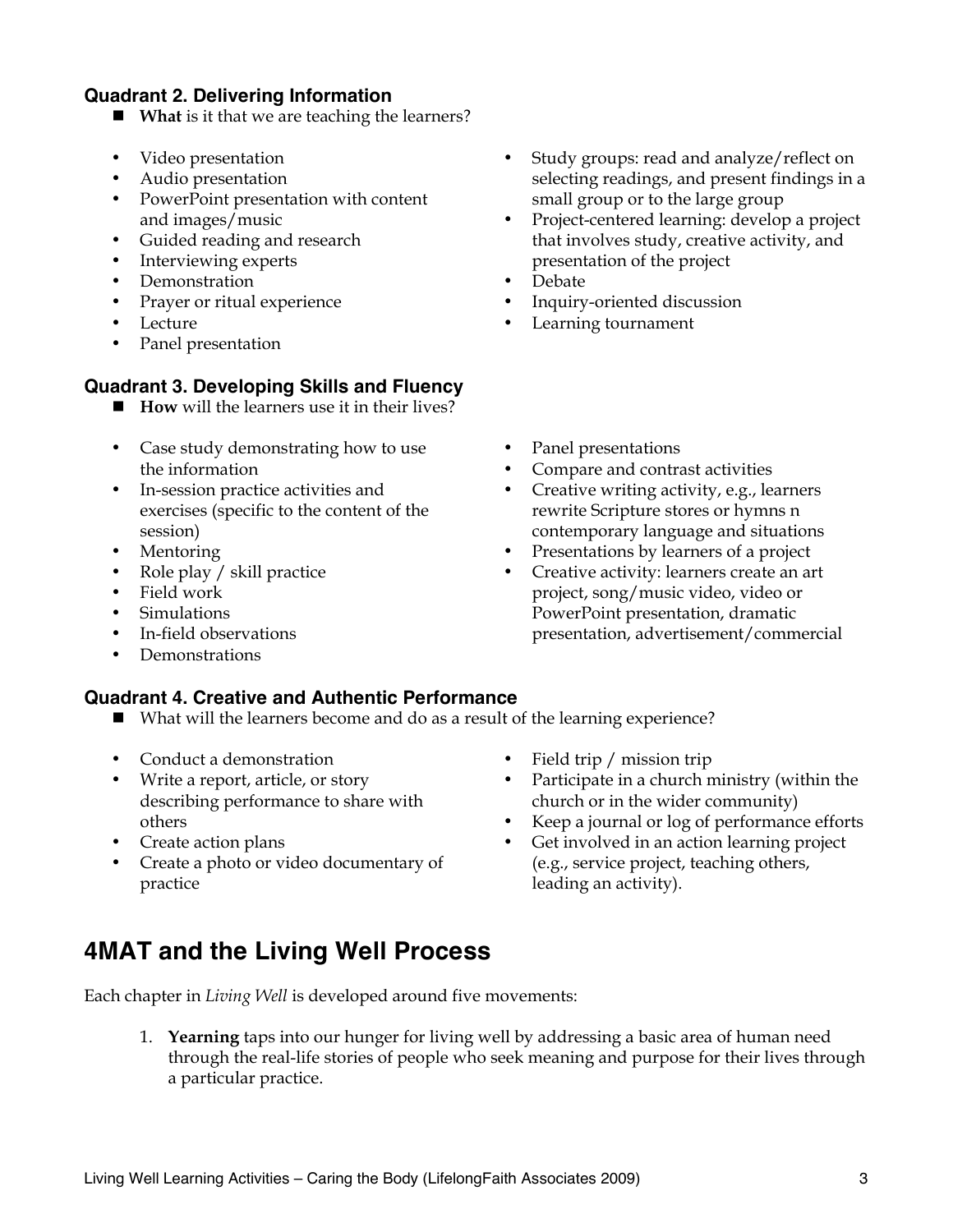- 2. **Reflecting** gives you, whether individually or with your household, an opportunity to become aware of how you experience the basic human need and hunger for the Christian practice in your own life, and how you may already be living this practice.
- 3. **Exploring** presents the biblical teaching on the practice, how the practice addresses our basic need and hungers, and why the practice is important for living a Christian life.
- 4. **Living** provides you with a variety of tools—activities, ideas, and strategies—that you can use to integrate each Christian practice into your daily life.
- 5. **Praying** concludes the chapter by offering God thanks and praise, and asking for God's help.

Here is an application of the 4MAT learning cycle to teaching Christian practices to a large group (families, multiple generations, or adults) using the 5-part process of each *Living Well: Christian Practices for Everyday Life* chapter.

## **Quadrant 1**

#### **Part 1.** *Yearning***: The Hunger for the Practice**

Illustrating the hunger for the Christian practice in story, music, film, and/or current events.

#### **Part 2.** *Reflecting***: Reflection on the Hunger**

- Guiding the individual or family in identifying how they see the hunger in their own lives and world.
- Helping people become aware of how they already engage in this practice, and the things that distort or hinder the practice.

## **Quadrant 2**

### **Part 3.** *Exploring***: The Christian Practice**

- Grounding the Christian practice in the Bible by describing how the biblical story(s) deepens our understanding of the Christian practice.
- **Describing what people today, and throughout history, actually do when they are engaged** well in a particular practice—people or communities that live the practice with exceptional grace and skill.
- Connecting the Christian practice to human needs and hungers. Identifying how and why it is important to living a meaningful life. Describing the benefits of living the Christian practice—for the person, family, and for the community and world.

## **Quadrant 3**

#### **Part 4.** *Living***: Application of the Christian Practice to Daily Life**

- Giving people tools—activities, ideas, resources—for living the Christian practice in their daily lives—at home, at work, at school, and in the world.
- $\blacksquare$  Showing people how to make the Christian practice part of everyday life.
- Guiding people in performing the Christian practice and then reflecting on it.

## **Quadrant 4**

### **Part 4.** *Living***: Application of the Christian Practice to Daily Life**

#### **Part 5.** *Praying***: Prayer for the Practice**

- Entering more deeply into the practice through prayer and reflection.
- Offering God thanks and praise, and asking for God's help in living the practice.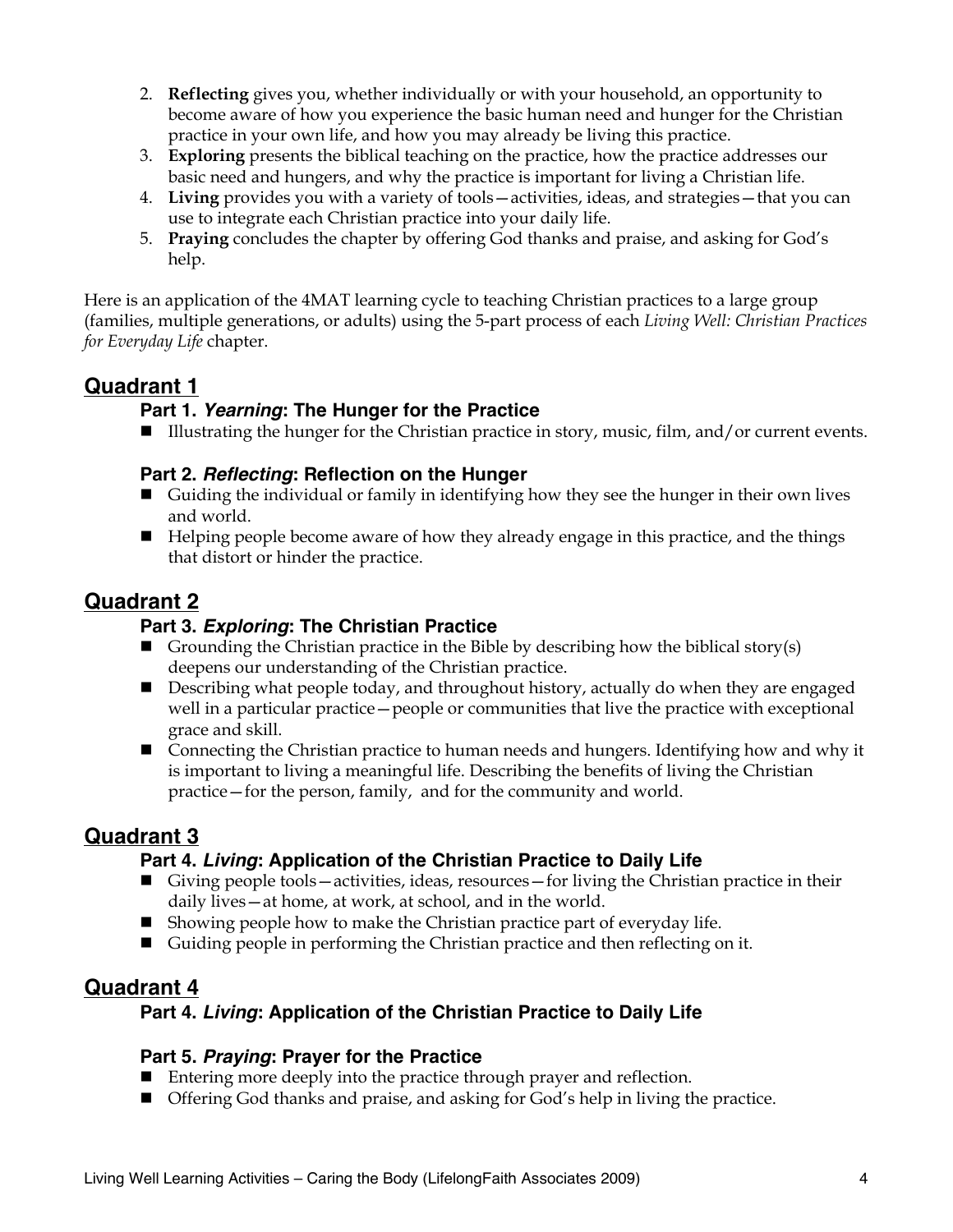# **Sample Program Design for the Christian Practice of Caring for the Body**

To illustrate how these five elements are incorporated in a learning resource, here is an outline of a large group program using the "Caring for the Body" chapter from *Living Well: Christian Practices for Everyday Life*. During the session, children can use the Caring for the Body activities in the *Living Well Children's Workbook.* 

# **Preparation**

# **Materials**

- The following handouts are included with this session:
	- *1. Society's View of the Body* (2 copies per person/household)
	- *2. Your View of the Body*
- People will need Bibles, paper, and pens.
- Collect a variety of magazines with advertising that targets the body, especially fashion magazines, and "lifestyle" magazines focused on men, women, teens, and even children. These types of magazines typically have lots of "body product" ads. Place a variety of magazines on each table prior to the session.
- Record TV commercials that are targeting the body and/or selling "body" products. Try to record up to 10 commercials so that you get a good selection, targeted to different audiences. Since most commercials are 30 seconds or less, this will only be 5 minutes of viewing. Remember that some commercials send positive messages about the body, such as Dove's Campaign for Real Beauty. Create a PowerPoint presentation with the name of each commercial so that people will be able to recall what they have seen.

# **Suggested Setting**

• Organize the participants into table groups. Decorate the table with symbols such as water and oil. Have a Bible on each table. Have all of the learning materials on the table for the session (e.g., magazines for the media activity).

# **Session Plan**

## **Quadrant 1. Connecting to the Learner: The Experience of Caring for the Body**

### **1. Yearning to Care for the Body—Stories of Caring for the Body**

Share with the group the opening stories about caring for the body on pages 1.2—1.4 in *Living Well*: "Anne's 'Heart Attack,'" "A Married Couple's Touch," and "Mom's Last Bath." Use a different reader for each story.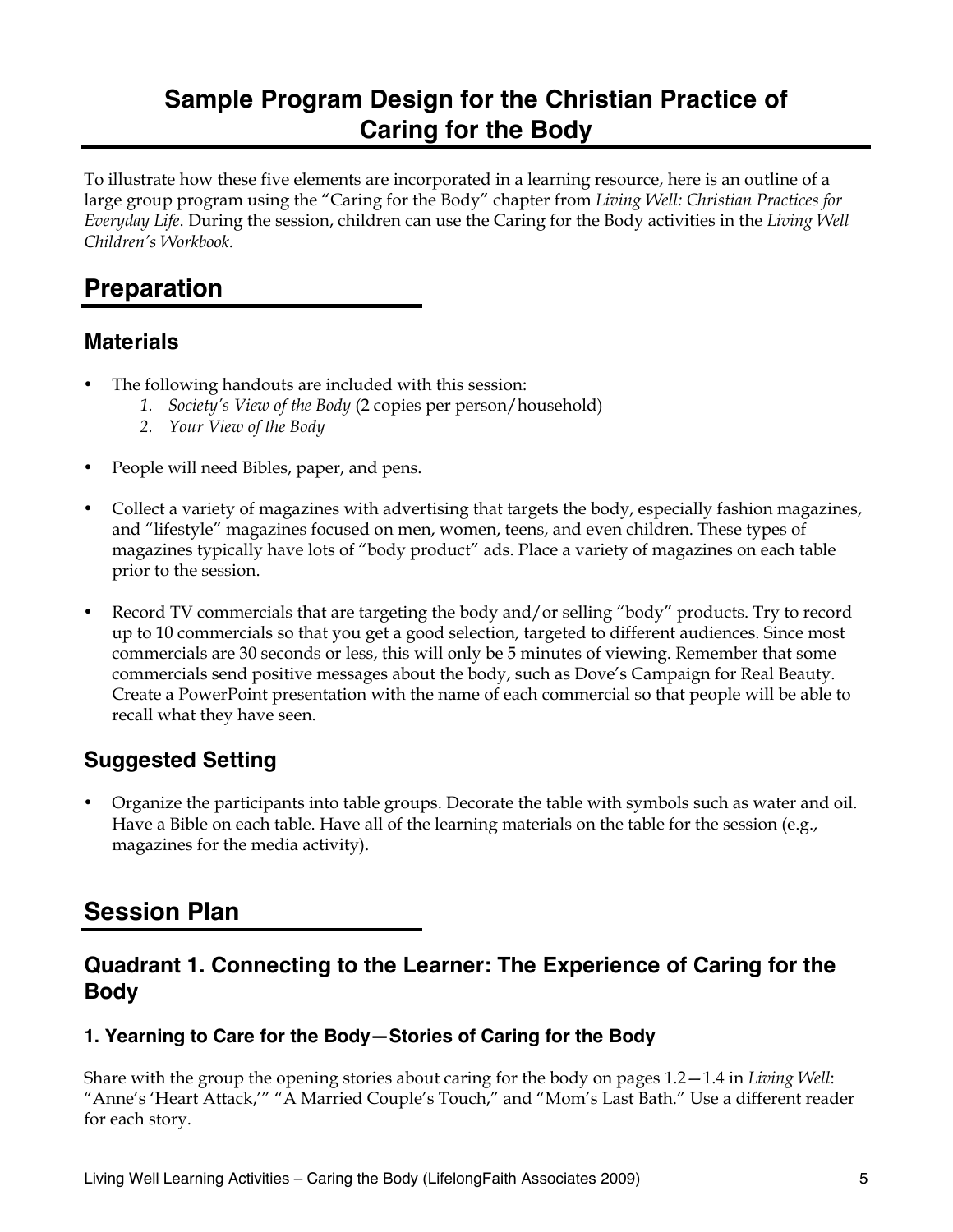### **2. Society's View of the Body**

Participants will use the worksheet, *Society's View of the Body*, to analyze the messages from the advertisements. The worksheet has a number of questions. Tell the group to use as many of the questions that are helpful for the ad they are evaluating. Participants should be sure to answer the final question: *How would summarize this advertisement's message about the body?*

- What do you see and/or hear? Which images, sounds or characters really caught your eye or ear?
- How does this ad make you feel?
- What did you like or dislike about this advertisement?
- What do you think this advertisement is telling you? What's its message?
- What isn't this advertisement telling you? What's being left out?
- What did this commercial try to convince you that you personally need? Did it say anything about what our family might need? Do you or do we really need this?
- What does this advertisement want you to do? How does it want you to behave?
- Who created this advertisement? What is the producer's purpose? Who is the target audience?
- How would summarize this advertisement's message about the body?
- 1. Present the TV commercials. After the commercials review each one using a PowerPoint presentation with the name of each commercial so that people will be able to recall what they have seen.
- 2. Ask each table group to analyze the media messages about the body using the worksheet, *Society's View of the Body*. They should use one worksheet per commercial and write their answers on the worksheet. (Table groups can work together or organize into small work groups, by household or ages, with each one taking 1-2 commercials.)
- 3. Ask individuals or households to select a magazine to review and to find up to 5 ads focused on the body: "beauty products," "body care products," etc. Using the worksheet, *Society's View of the Body*, they should summarize their impressions of the ads they have selected and writer their answers on the worksheet.
- 4. As a table group, have people share their reflections on their analysis of the magazine ads and the messages about the body that were being communicated.
- 5. Ask the groups to summarize their analysis by identifying 10 messages society communicates through advertisement about the body. These can be written on newsprint and posted around the room. Conclude by asking each group to share one or two messages they discovered in the advertisements.

#### **3. Your View of the Body**

Invite each household (individual, couple, or family with children/teens) to review the handout, *Your View of the Body* and complete the questions. The questions are also found on page 1.6 in *Living Well*.

- How do you honor and care for your body?
- How do dishonor or abuse your body?
- What do you see when you look in the mirror? Do you focus on what is beautiful, or do you obsess over perceived flaws?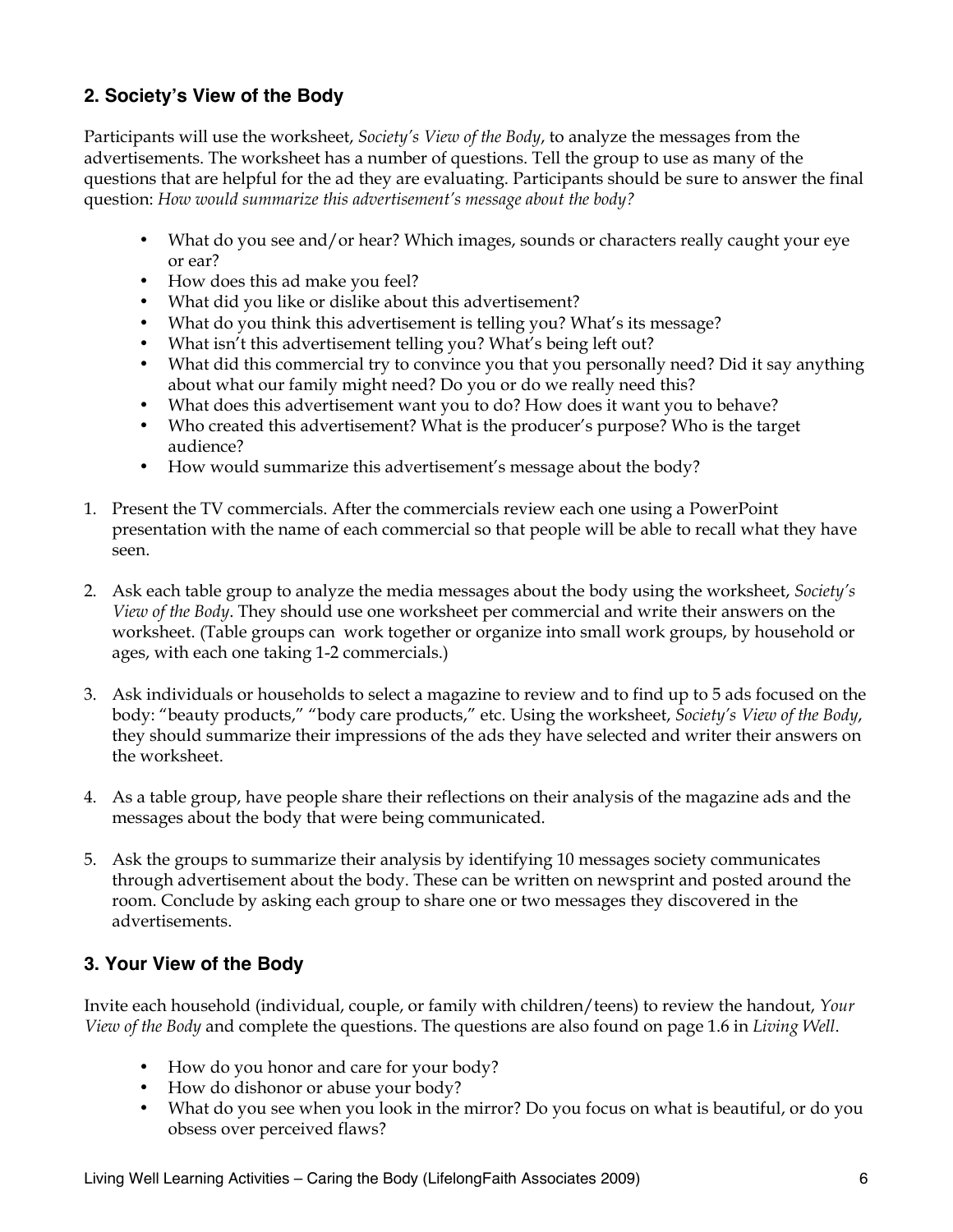- How has media advertising influenced your view of your body? How does it effect what you wear, what you eat, which products you use to care for your body or make your look good?
- The best thing about my body is \_\_\_\_\_\_\_\_\_\_\_\_\_\_\_\_\_\_\_\_\_ because \_\_\_\_\_\_\_\_\_\_\_\_\_\_\_\_

Give participants time to think about their responses. (Families can work together on the worksheet.) Then invite them to share their responses to the questions with their table group. Remind people that this is a storytelling experience so be sure to give each person/family time to share their story without interruptions or discussion.

## **Quadrant 2. Delivering Information: The Christian Practice of Caring for the Body**

The Exploring section of the "Caring the Body" chapter on pages 1.7—1.11 in *Living Well* presents examples of the Biblical teaching on honoring or caring for the body.

#### **1. Introduction**

Introduce the Christian practice of Caring for the Body by using the following quotes from Barbara Brown Taylor and Stephanie Paulsell.

"In Christian teaching, followers of Jesus are called to honor the bodies of our neighbors as we honor our own. In his expanded teaching by example, this includes leper bodies, possessed bodies, widow and orphan bodies, as well as foreign bodies and hostile bodies—none of which he shied away from. Read from the perspective of the body, his ministry was about encountering those whose flesh was discounted by the world in which they lived. (p. 42)

"The daily practice of incarnation—of being in the body with full confidence that God speaks the language of flesh—is to discover a pedagogy that is as old as the gospels. Why else did Jesus spend his last night on earth teaching his disciples to wash feet and share supper? With all the conceptual truths in the universe at his disposal, he did not give them something to think about together when he was gone. Instead, he gave them concrete things to do—specific ways of being together in their bodies—that would go on teaching them what they need to know when he was no longer around to teach them himself." (p. 43) (Barbara Brown Taylor, *An Altar in the World*)

"The Christian practice of honoring the body is born of the confidence that our bodies are made in the image of God's own goodness. "Your body is a temple of the Holy Spirit within you," Paul wrote to the church at Corinth (1 Corinthians 6:19). As the place where the divine presence dwells, our bodies are worthy of care and blessing and ought never to be degraded or exploited. It is through our bodies that we participate in God's activity in the world.…And it is through daily bodily acts—bathing, dressing, touching—that we might live more fully into the sacredness of our bodies and the bodies of others." (Stephanie Paulsell, *Practicing Our Faith*)

#### **2. Presentation: Jesus Cares for the Body**

The Exploring section presents Gospel stories and commentary on Jesus cares for the body, organized in the following themes: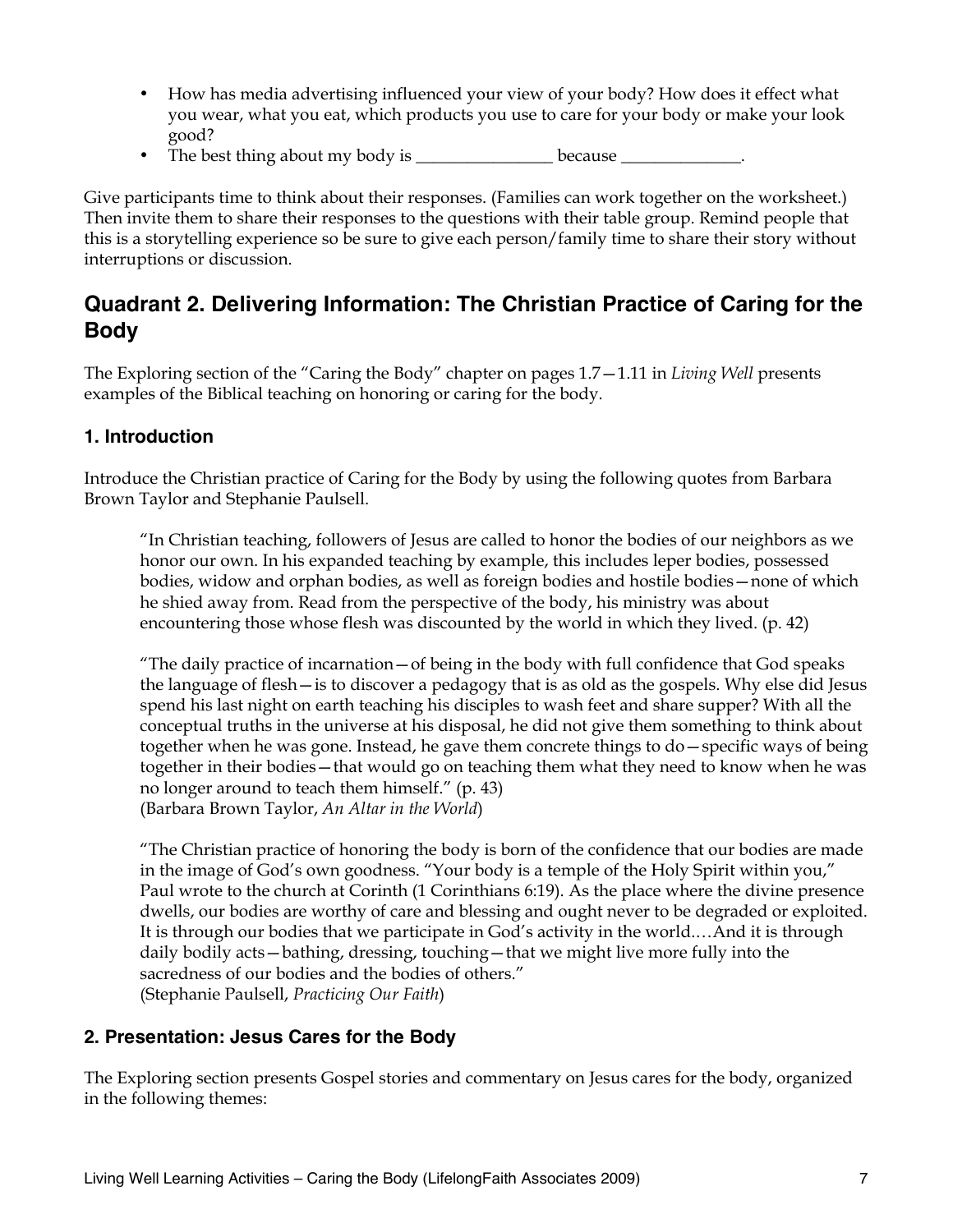- 1) Jesus affirms the body.
- 2) Jesus affirms the body by healing people.
- 3) Jesus affirms the body by consoling people.
- 4) Jesus affirms the body by feeding people.
- 5) Jesus affirms the body by suffering and rising from the dead.

Using the information on pages 1.9—1.11 in *Living Well*, prepare a presentation organized around the five themes to introduce people to how Jesus cares for the body in the Gospels. Use a PowerPoint presentation to share your key points. Use the Gospel stories to illustrate each of the four themes.

Conclude your presentation with this quote from Stephanie Paulsell (on page 1.11).

"These are the touchstones for a contemporary Christian practice of honoring the body. That God created our bodies good. That God dwelled fully in a vulnerable human body. That in death God gathers us up, body and all. That through our bodies we participate in God's activity in the world." (Stephanie Paulsell, *Practicing Our Faith*)

#### **3. Experience: Dramatizing the Gospel Stories of Caring for the Body**

Explore the stories of Jesus caring for the body by engaging people in enacting the Gospel stories of Jesus' healing and care for the body. You want the participants to use their body in enacting and giving life to the story.

Organize the participants into drama groups (by table, households, or age groups). Assign each group one of the Gospel stories below. Select the stories in advance. Try to get a good mix in the stories you select.

Provide the group with the following guidelines. (Feel free to adapt these guidelines as needed).

- 1. Have someone in the group read the story aloud.
- 2. Work together as a group to develop a drama that will act-out the story. Assign each character in the story to one person in the group. Assign a narrator to read the Gospel story while the actors dramatize the reading. Give everyone a specific role (even if it is part of the crowd). Everyone needs to be involved in giving form to the story through movement, touch, facial expressions, etc. For example, a drama may include more than one person to be healed by Jesus
- 3. Create or find any props that would be helpful to the drama.
- 4. Rehearse the actions as a group.
- 5. Present the drama. Remind the narrator to read the story slowly and with emotion.

The Gospels are filled with stories of Jesus' care for the body. Select stories for the dramas from the following list. Make sure there is at least one story in each of the four categories.

#### **1. Jesus affirms the body by healing people.**

| <b>Actions of Jesus</b>      | <b>Matthew</b> | Mark      | Luke      | John |
|------------------------------|----------------|-----------|-----------|------|
| Healed a leper               | $8:2-4$        | $1:40-45$ | $5:12-16$ |      |
| Healed a centurion's servant | $8:5-13$       |           | $7:1-10$  |      |
| Healed a paralytic           | $9:1-8$        | $2:1-12$  | $5:18-26$ |      |
| Healed a woman hemorrhaging  | $9:20-22$      | $5:25-34$ | 8:43-48   |      |
| Healed two blind men         | $9:27-31$      |           |           |      |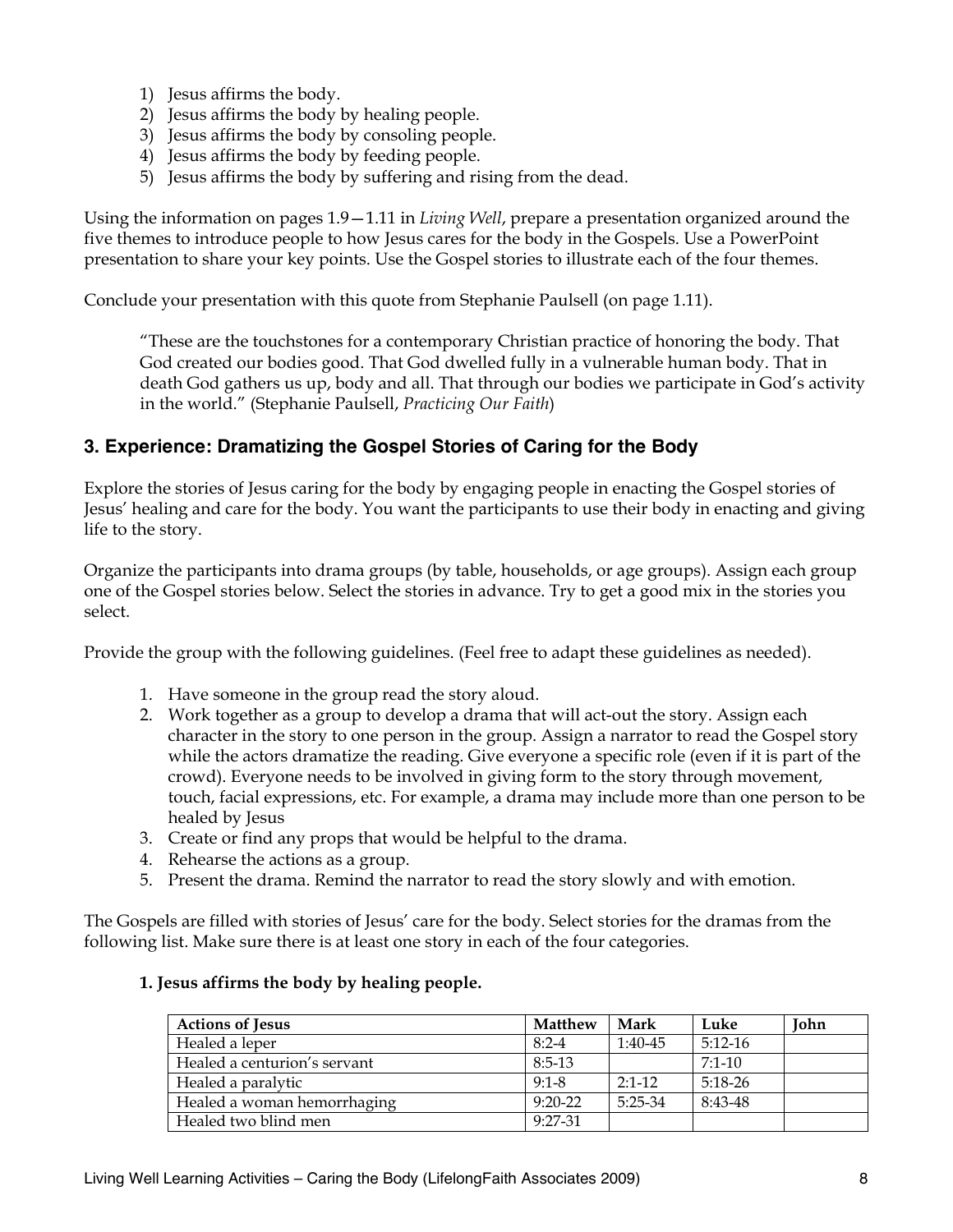| Healed a man with a withered hand           | 12:9-14  | $3:1-6$   | $6:6-11$ |            |
|---------------------------------------------|----------|-----------|----------|------------|
| Healed the Syro-Phoenician woman's daughter | 15:21-28 | $7:24-30$ |          |            |
| Healed an epileptic boy                     | 17:14-18 | $9:17-27$ | 9:38-42  |            |
| Healed two blind men near Jericho           | 20:29-34 |           |          |            |
| Healed the Gerasene demoniac                |          |           | 8:26-33  |            |
| Healed a deaf mute                          |          | 7:31-37   |          |            |
| Healed the blind man at Bethsaida           |          | $8:22-26$ |          |            |
| Healed blind Bartimaeus                     |          | 10:46-52  | 18:35-43 |            |
| Healed an infirm, bent woman                |          |           | 13:11-13 |            |
| Cured the crippled woman                    |          |           | 13:10-17 |            |
| Healed a man with dropsy                    |          |           | $14:1-6$ |            |
| Healed ten lepers                           |          |           | 17:11-19 |            |
| Healed a nobleman's son                     |          |           |          | 4:46-54    |
| Healed an infirm man at Bethsaida           |          |           |          | $5:1 - 15$ |
| Healed a man born blind                     |          |           |          | $9:1 - 41$ |

#### **2. Jesus affirms the body by consoling people.**

| <b>Actions of Jesus</b>      | Matthew   | Mark      | Luke      | <b>John</b> |
|------------------------------|-----------|-----------|-----------|-------------|
| Raised Jairus' daughter      | $9:18-19$ | $5:22-24$ | $8:40-42$ |             |
|                              | 23-26     | 35-43     | 49-56     |             |
| Raised a widow's son at Nain |           |           | $7:11-17$ |             |

#### **3. Jesus affirms the body by feeding people.**

| <b>Actions of Jesus</b>          | <b>Matthew</b> | Mark    | Luke    | John     |
|----------------------------------|----------------|---------|---------|----------|
| Feeding more than 5,000 people   | $14:13 - 21$   | 6:30-44 | 9:10-17 | $6:1-14$ |
| The Feeding of the Four Thousand | 15:32-39       | $8:1-9$ |         |          |

#### **4. Jesus affirms the body by suffering and rising from the dead.**

| <b>Actions of Jesus</b>        | <b>Matthew</b> | Mark | Luke     | John       |
|--------------------------------|----------------|------|----------|------------|
| Jesus appears to his disciples |                |      | 24:36-49 |            |
| <b>Iesus and Thomas</b>        |                |      |          | $20:24-29$ |

During the dramatic presentations encourage people to take notes on what they are experiencing. This will prepare them for the concluding discussion.

#### **4. Discussion**

After the dramatic presentations, have people in table groups discuss the following questions. Give each person/household an opportunity to think about the questions and then invite people to share their responses. Display the questions on a PowerPoint presentation or on newsprint for all to see.

- What were you feeling as you experienced the dramas? Which drama was the most meaningful for you?
- How would have felt if you were the person experiencing Jesus' care for the body (e.g., being healing, being fed, being freed of demons)?
- Why do you think Jesus cared for people's bodies?
- What do you think Jesus is teaching us about the body through these stories?
- How do you see God at work through these stories of caring for the body? How do people experience God by caring for the body?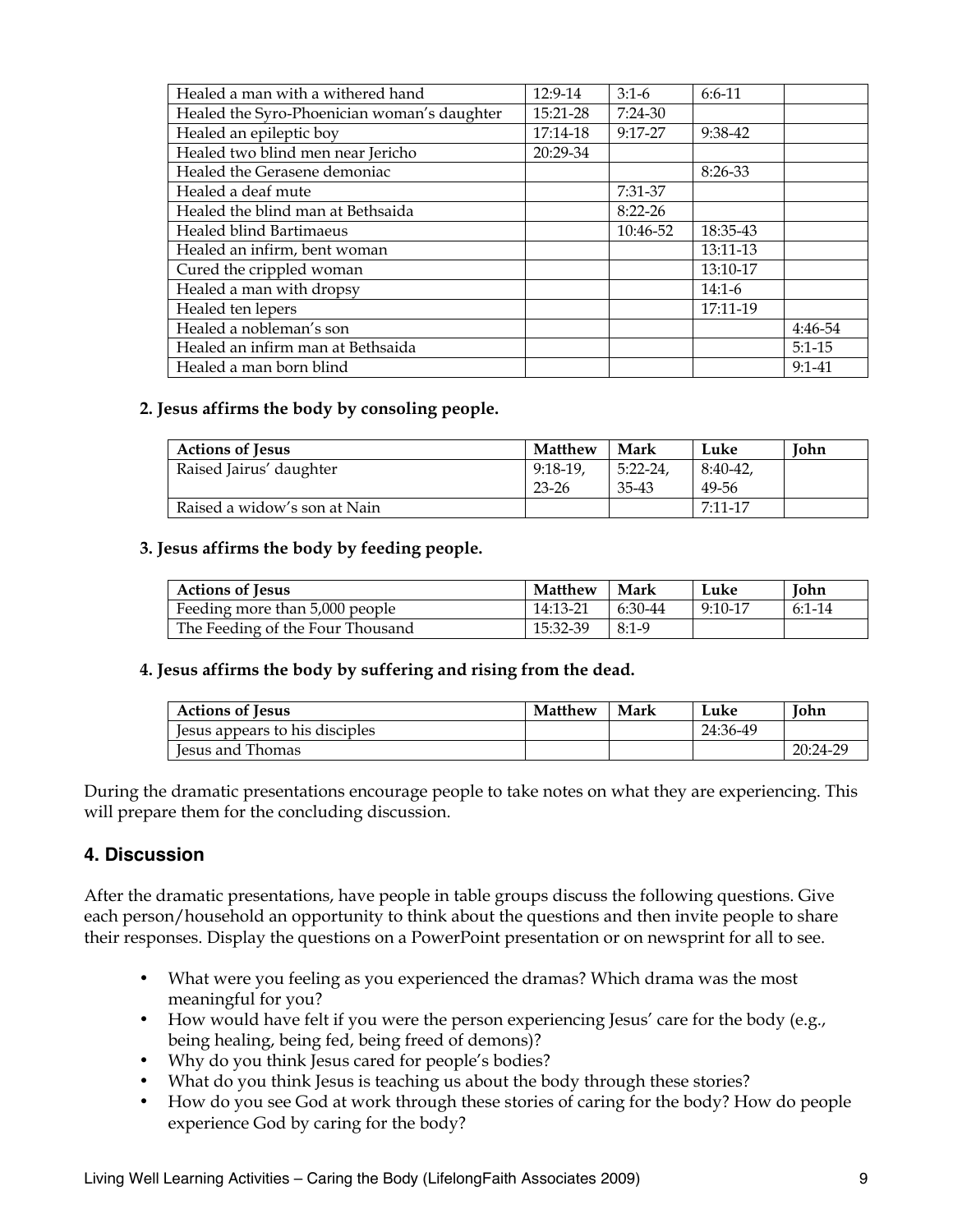# **Quadrant 3. Developing Skills and Fluency: Ways to Live the Christian Practice of Caring for the Body**

#### **1. People Who Care for the Body**

This would be a good time to utilize a panel of people who care for the bodies of others on a daily basis: doctors, nurses, health care providers, hospice workers, mother of infants/young children, fitness trainers, physical therapists, etc. Invite several members of your church community who are involved professionally in caring for the bodies of others to serve on panel to share how they care for the bodies of others, what it means to them, and how these see God at work through their care for the bodies of others. Identify these people in advance and prepare them for their role. Give each person 5 minutes to share his or her story and experiences.

#### **2. Caring for Your Body**

Pages 1.12—1.13 in *Living Well* contain 5 activities to help people care for their own bodies. The goal of this part of the learning design is to have people experience one or more activities to help them imagine ways of caring for their own body. Families with children can do these activities together.

Review all 5 activities with people, using a PowerPoint presentation. Select one or more of the following activities from *Living Well* to do with the group. Create a handout for people to guide people through the activity or create a PowerPoint presentation with the activity and instructions.

- 1. Change your mindset.
- 2. Take a body inventory.
- 3. Listen to your body.
- 4. Examine "body habits" and develop a plan to care for your body.
- 5. Take delight in your sense of taste.

#### **3. Caring for the Body of Others**

Pages 1.13—1.15 in *Living Well* contain 7 activities to help people care for the bodies of others. The goal of this part of the learning design is to present and/or have people experience one or more activities to help them imagine ways of caring for body of others. Families with children can do these activities together.

Review all 7 activities with people, using a PowerPoint presentation. Select one or more of the following activities from *Living Well* to do with the group. Create a handout for people to guide people through the activity or create a PowerPoint presentation with the activity and instructions.

- 1. Be awestruck by eye contact.
- 2. Reach out to an ailing body.
- 3. Care for the Body of Christ
- 4. Enjoy the bodies with whom you share your meals.
- 5. Clothe your body with an awareness of others.
- 6. Connect family and church.
- 7. Work to free people who are enslaved.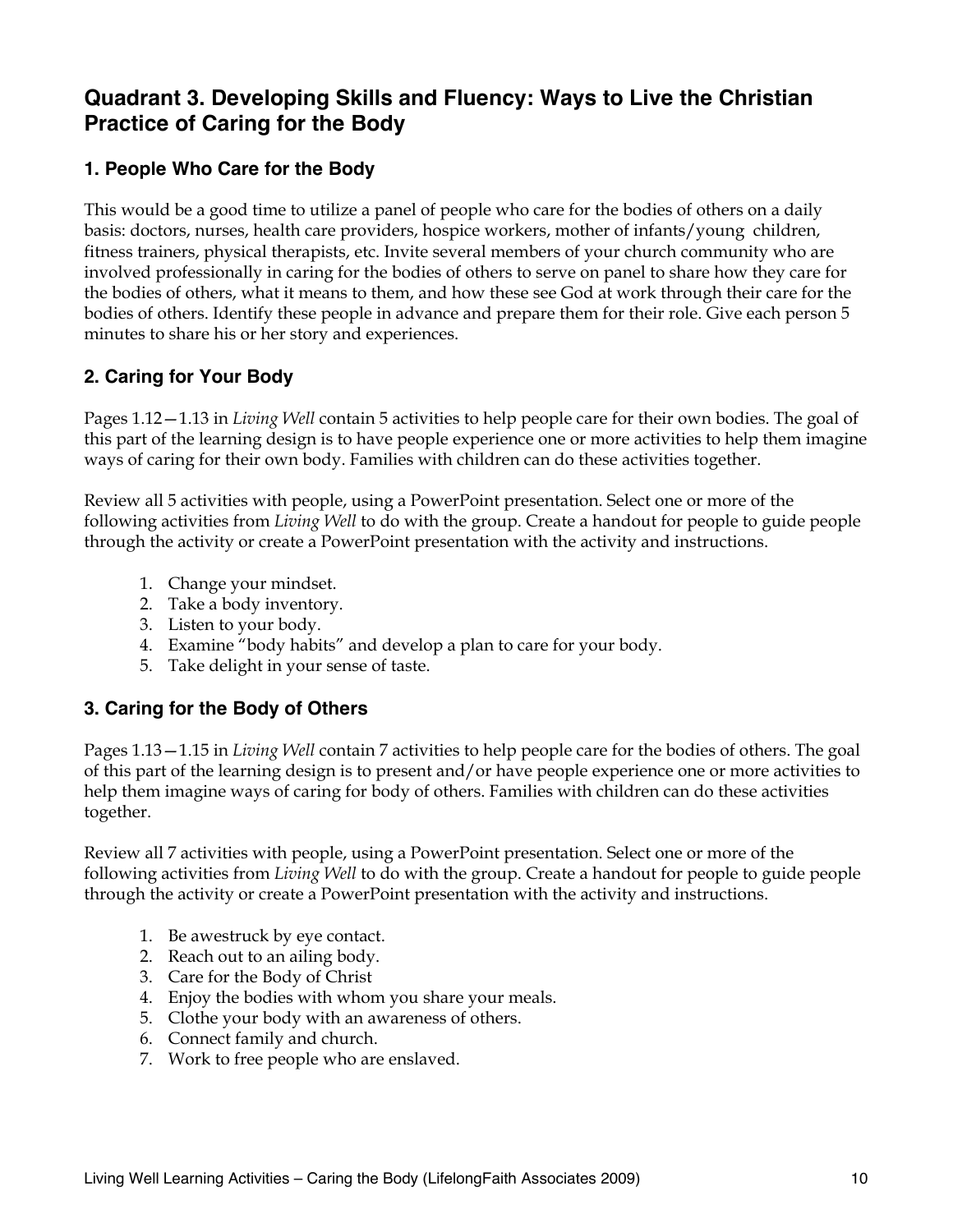## **Quadrant 4. Demonstrating Creative and Authentic Performance: Living the Practice of Caring for the Body**

#### **1. Integrating the Christian Practice of Caring for the Body into Daily Life**

Conclude the session by helping people identify ways that they can integrate the Christian practice of Caring for the Body into their daily life. Have individuals, couples, and families develop a plan for caring for their own bodies and caring for the bodies of others.

Review the ideas presented in the *Living Well* book and in the session. Ask people to consider others ways they can live the Christian practice. Then explain this simple process of moving from idea to action. Give people a worksheet or piece of paper to create their action plan.

- 1. List 2-3 actions you would like to take to live the Christian practice of Caring for the Body by focusing on caring for your own body.
- 2. Describe what you will do to put each action into practice, and the steps you will take to ensure that it will happen.
- 3. List 2-3 actions you would like to take to care for the bodies of others.
- 4. Describe what you will do to put each action into practice, and the steps you will take to ensure that it will happen.

Conclude by inviting people to share one action idea with their table group.

#### **2. Closing Prayer: Honoring the Body**

Here is a closing prayer service using the prayer on page 1.16 in *Living Well*. Consider adding a ritual action from the ideas suggested after the prayer service.

Scripture Reading: Psalm 139:1-6, 13-18

Prayer:

God, who knit us together in a mother's womb, help us honor what you have made. Let us touch this masterpiece gently, with reverence, with delight, blessing what you have blessed. (*Worshipers may touch named body parts as they are blessed*.)

The face

For the housing of our thoughts, For the muscles of our emotion. The arms, For embracing what is sacred, For grasping, then releasing, your gifts. The belly For taking in nourishment, And, in some, for the nurture of new life. The thighs For carrying another's burden, For pushing off from the ground.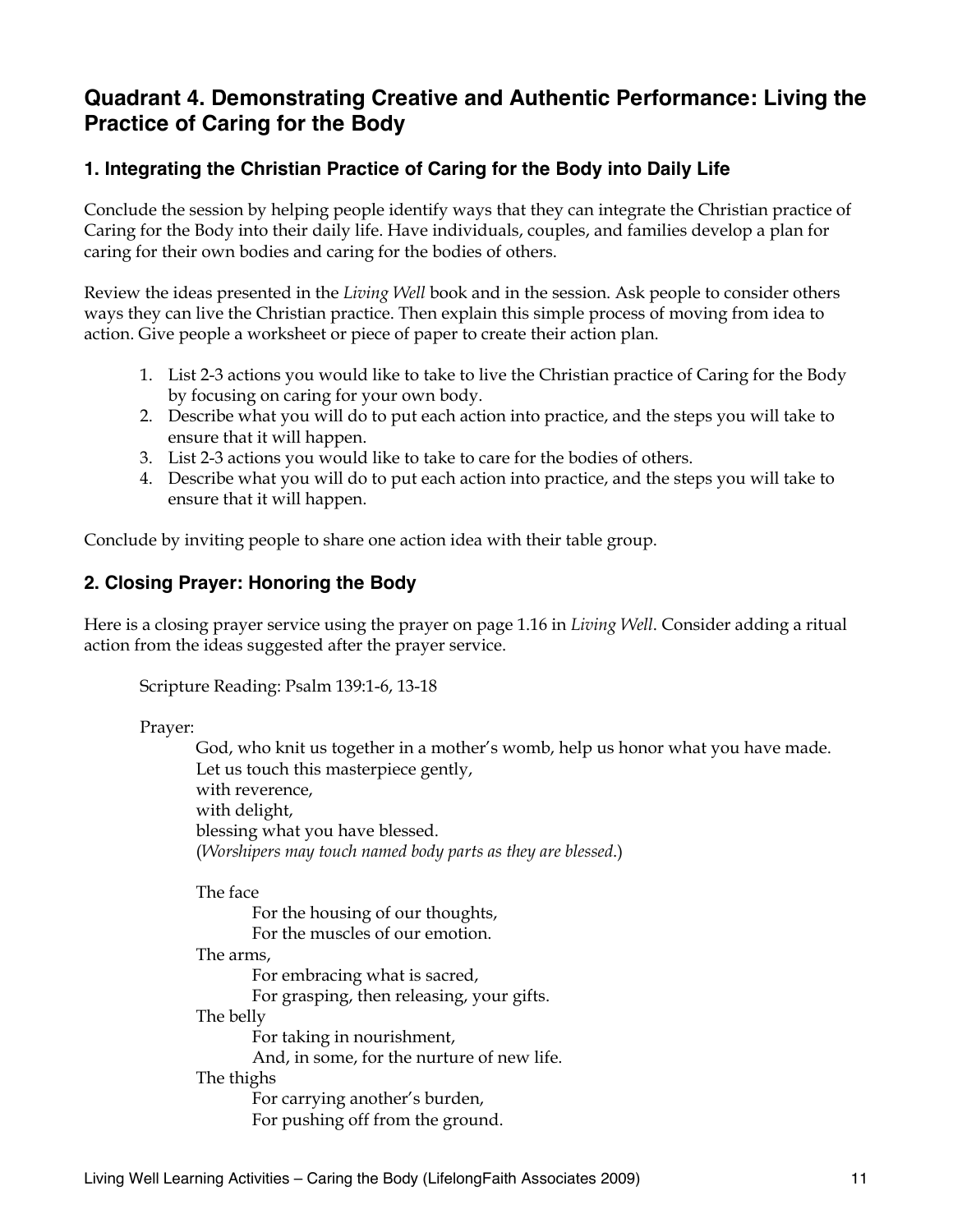#### The feet

For walking your paths of peace, For standing on holy ground. God, who formed these inward and outward parts, Fill us with wonder at such knowledge, knowledge that we are wonderfully made. Amen.

#### Closing Prayer:

Blessed God, you created us in your image; making each of us an unrepeatable miracle. Help us see how valuable and vulnerable every body is. Teach us to care for, honor, and cherish our bodies even as you cherish and care for us, through Jesus Christ. Amen.

#### **Additional Ritual Actions**

#### **Water**

Place a pitcher of water, basin, and towel on a small table in the center of the room. Invite participants to come forward as pairs and wash each other's hands, using a blessing such as:

- "In the name of God: Creator, Christ, and Holy Spirit. Amen."
- "In the Name of the Father and of the Son and of the Holy Spirit. Amen."
- "Bless these hands to your service, O God."

#### **Oil**

Pour oil into a small bowl. Then move from person to person and "anoint" the palm of their hands with oil. Explain that oil is one of the symbols used in Baptism. Ask participants to close their eyes and slowly and silently massage their hands with the oil. Ask them to think about what the oil does to their skin, and how it feels as they continue to gently massage their hands.

#### **Signing of the Senses** (Adapted from the *Rite of Christian Initiation of Adults*)

*Each person will make the sign of the cross several times—on their foreheads, ears, eyes, lips, heart, shoulders, hands, and feet. As you read each signing ask people to make the sign of the cross on that particular part of their body and respond:* Lord Jesus, we will be a sign of your love*.* 

Receive the sign of the cross on your forehead. It is Christ himself who now strengthens you with this sign of his love.

Response: Lord Jesus, we will be a sign of your love.

- Receive the sign of the cross on your ears, that you may hear the voice of the Lord. Response: Lord Jesus, we will be a sign of your love.
- Receive the sign of the cross on your eyes, that you may see the glory of God.

Response: Lord Jesus, we will be a sign of your love.

- Receive the sign of the cross on your lips, that you may respond to the word of God. Response: Lord Jesus, we will be a sign of your love.
- Receive the sign of the cross over your heart, that Christ may dwell there by faith. Response: Lord Jesus, we will be a sign of your love.
- Receive the sign of the cross on your shoulders, that you may bear the gentle yoke of Christ. Response: Lord Jesus, we will be a sign of your love.
- Receive the sign of the cross on your hands, that Christ may be known in the work which you do. Response: Lord Jesus, we will be a sign of your love.
- Receive the sign of the cross on your feet, that you may walk in the way of Christ.
	- Response: Lord Jesus, we will be a sign of your love.
- I sign you with the sign of eternal life in the name of the Father, and of the Son, and of the Holy Spirit. Response: Amen.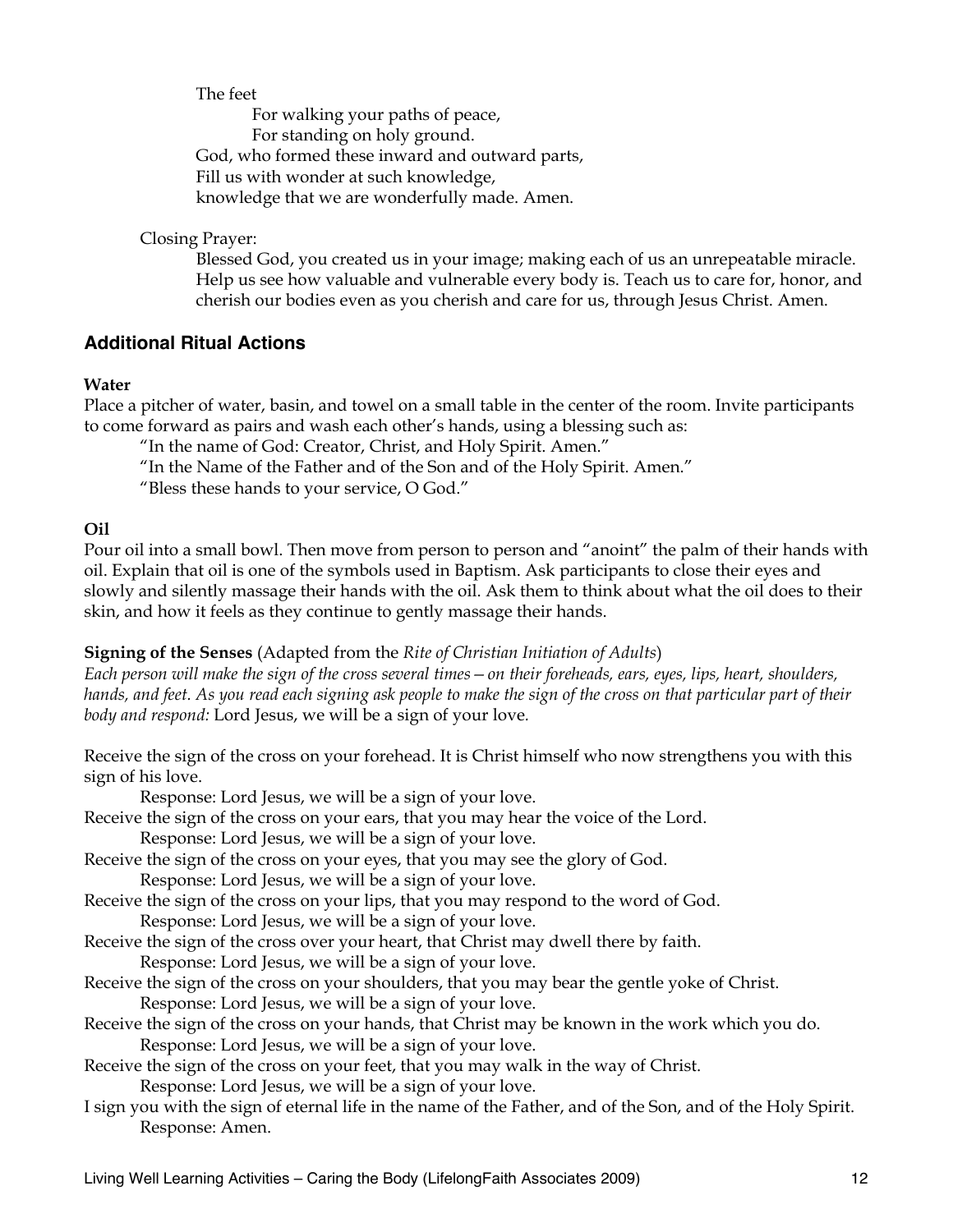# **Being Real: The Practices of the Body of Christ**

Melanie L. Dobson Hughes *Divinity Online Edition*, Winter 2004, Duke University Divinity School

At a stone picnic table on the campus of a large, suburban Phoenix high school, I break bread with a dozen of my church's youth. In the midst of their frenetic schedules, we pause to offer thanks to God for the food, which I brought for them from a nearby restaurant. In the blessing of the meal and the sharing of our lives at the table, we stand out as an odd oasis of thanksgiving and peace in the chaos of 3,000 adolescents' lunch period.

A recent, discouraging report on the status of women at Duke University serves as the "meat" of our table talk on this pleasant sunny day in Arizona. I ask these college-bound teenagers if they have experienced the intense pressure Duke undergraduate women describe as "effortless perfection: the expectation that one would be smart, accomplished, fit, beautiful, and popular … without visible effort."

I ask the girls in particular if they feel a need "to hide their intelligence in order to succeed with male peers," if "being cute trumps being smart?"

One student admits, "I felt the pressure intensely in middle school to look a certain way; now I've realized I don't want to be a skinny little girl who labors for hours on my makeup and hair. I'm too busy with school and activities for that stuff; at some point you just give up."

Others remark that the degree of pressure depends upon one's group of friends—the more popular groups feel more intense pressure to be "perfect," while the smarter youth feel pressure to pretend they don't study all of the time.

These youth feel that girls and boys receive equal attention in the classroom (contrary to the experience of Duke female undergraduates), but all acknowledge that, in one way or another, appearances matter.

In a consumption-based society, bodies—particularly women's bodies—become recalcitrant projects that require ceaseless work and the purchase of innumerable products. Physical deficiencies, such as excess weight or flawed skin, are increasingly viewed as evidence of moral weakness or lack of character. Thus, bright, talented young women at Duke University in 2003, though cognizant of mediaderived pressure, nonetheless feel valued more for appearance rather than intelligence.

Does the church, I ask the youth, serve as a place that relieves, or intensifies, pressures to look and be "perfect?"

My survey certainly wasn't scientific or comprehensive, yet my heart leapt with hope as the youth described those at church as kind and accepting. One student said she isn't as conscious of body image at church; another said, "We go there to worship God, not to compare appearances."

"At church, we're not scared to be ourselves," added a girl. "We can be real."

# **Becoming Real**

Being real in the church involves a rich set of Christian practices, which are given their foundation in Scripture and theology, and are lived out in a community known as the Body of Christ.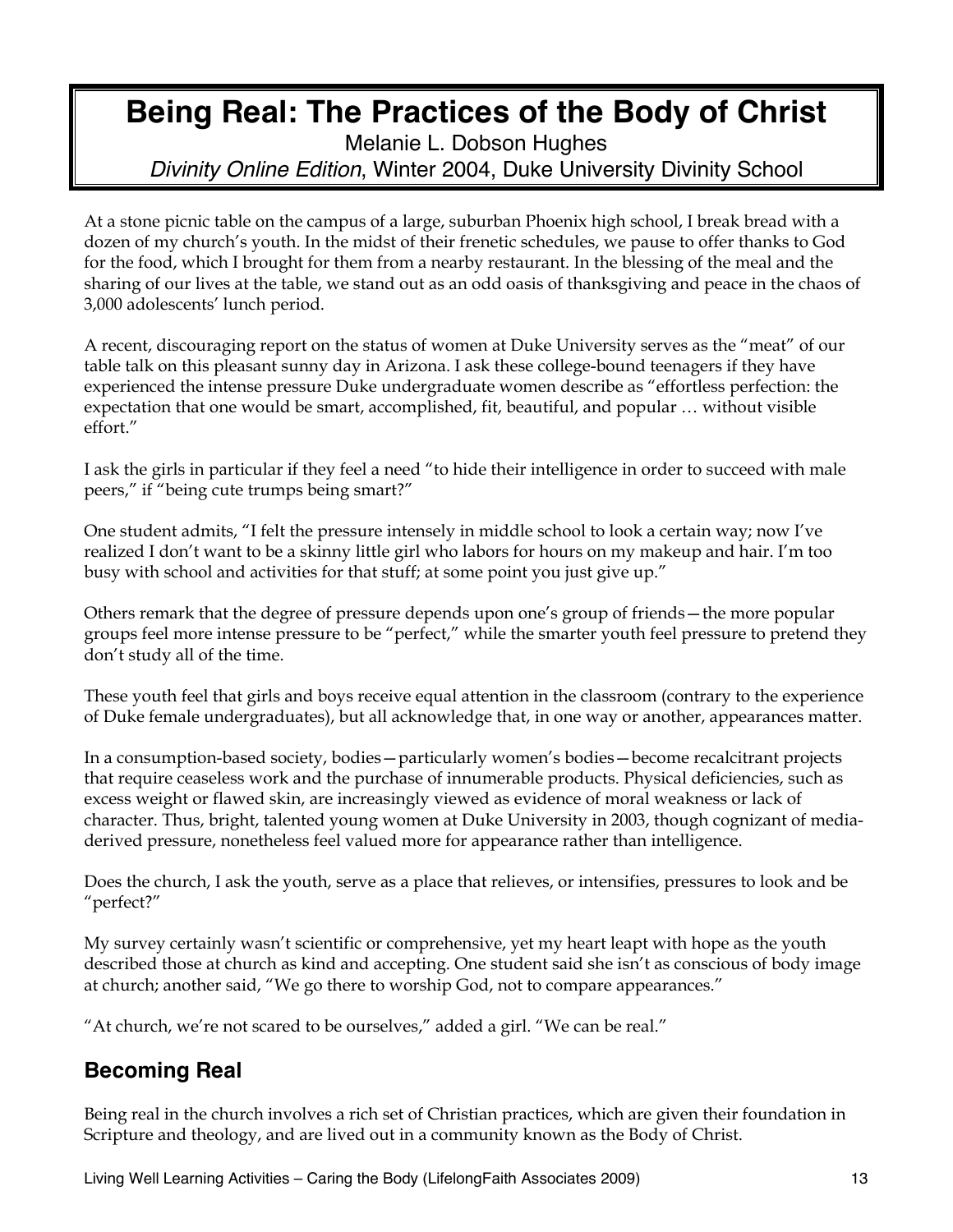In Scripture, we encounter a God who made creation in God's image and called it good. We meet a savior who became flesh, washed in the waters of baptism, celebrated food and drink in his table life with the world's outcasts, suffered crucifixion, and bodily rose again.

One youth in my congregation who struggles with body image (and who doesn't?) learned that God made her good. Now, whenever a teen magazine or a cruel comment makes her feel less than beautiful, she repeats to herself her one Hebrew word, "I'm tov, I'm tov. . .", and the doctrine of imago dei nurtures her body and soul.

Stephanie Pausell, in her book *Honoring the Body*, writes "Our fragile bodies require communal attention, and so honoring the body is a shared practice, one for which we need each other in profound ways … bodily vulnerability is something we all share."

As a community, we share in the practices that honor the body when we wash one another's feet, hold hands while praying over a suffering loved one in the hospital, or break bread together at a fellowship potluck. Worship offers innumerable practices to honor the body in its vulnerability—baptism, Eucharist, a liturgical year of feasting and fasting, singing, and Sabbath rest to name a few.

At our breaking of bread on the high school picnic table, one student remarked about our church's practice of table. "You know," she said softly, "I love coming forward for our Lord's Supper. The bread of Jesus tastes so good." The body's sense of taste becomes an avenue for celebrating God's grace within us. Alleluia.

Other practices of the Body of Christ that celebrate the body include retreats and mission trips.

After a trip to the border town of Agua Prieta, Mexico, an astute freshman at the University of Arizona (who very much identified with the findings in the Duke report) said, "People in this town (Agua Prieta) struggle just to feed their bodies and house their children—they don't have the luxury of trying to be perfect."

By touching and experiencing the lives of the poor as a practice of the church, we learn that the practice of honoring the body necessarily involves nourishing the hungry.

# **Being Real**

By honoring the body through Christian practices based in our scriptural tradition, the church mentors its young into a way of life that understands embodiment as a gift. In living together as the Body of Christ, we are a people who allow youth and young adults to be and to celebrate their bodies. We follow the advice of Toni Morrison's character Baby Suggs.

"Here," she said, "in this place, we flesh; flesh that weeps, laughs; flesh that dances on bare feet in grass. Love it. Love it hard."

*Melanie L. Dobson Hughes D' 02 is associate pastor at Dayspring United Methodist Church in Tempe, Ariz.*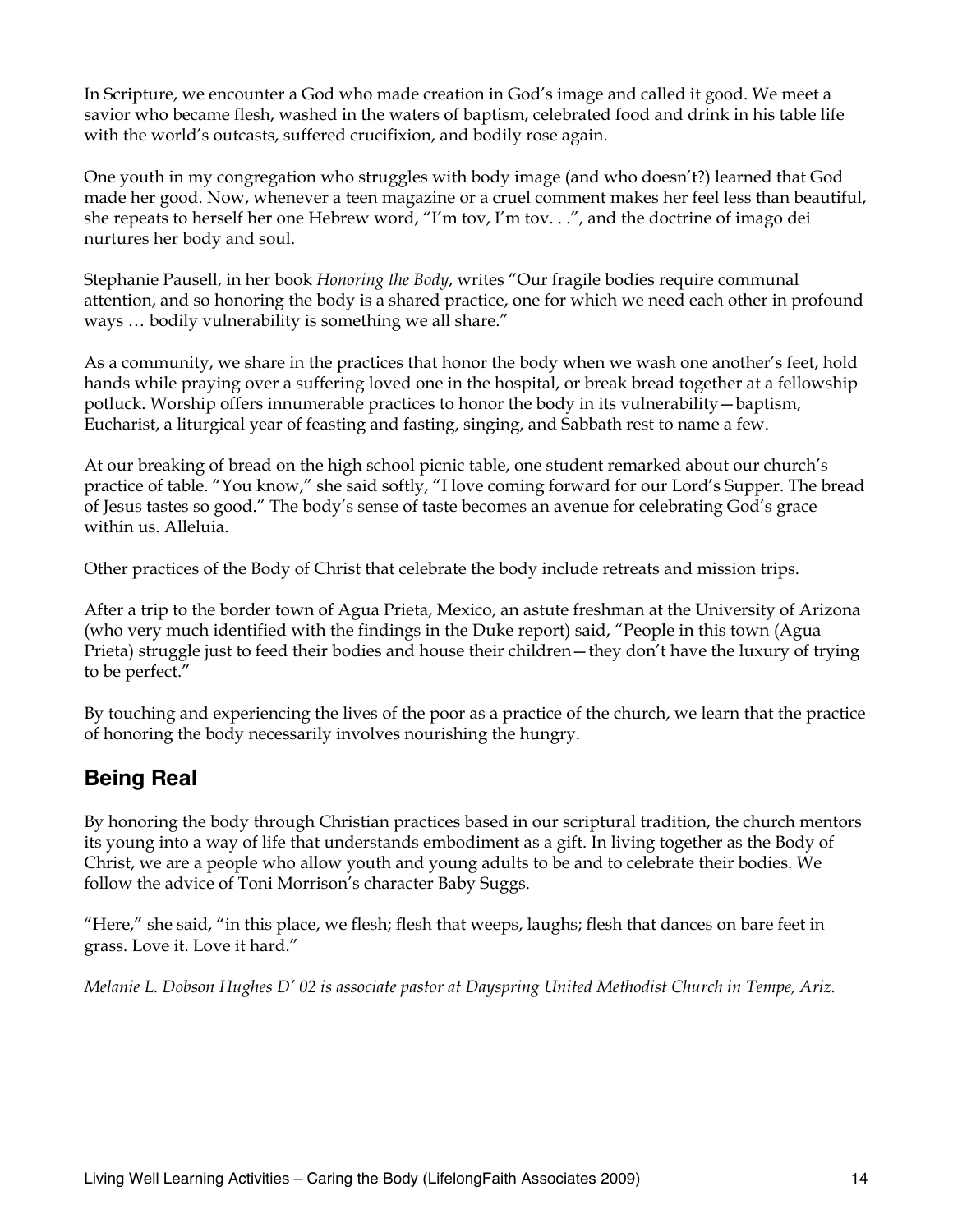# **Society's View of the Body**

*The following questions help us to evaluate the messages we receive from commercial advertising about our bodies. Use as many of the questions that are helpful for the ad you are evaluating.*

#### **Advertisement/Commercial: \_\_\_\_\_\_\_\_\_\_\_\_\_\_\_\_\_\_\_\_\_\_\_\_\_\_\_\_\_\_\_\_\_\_\_\_\_\_\_\_\_\_\_\_\_\_\_\_\_\_**

- **What do you see and/or hear? Which images, sounds or characters really caught your eye or ear?**
- **How does this ad make you feel?**
- **What did you like or dislike about this advertisement?**
- **What do you think this advertisement is telling you? What's its message?**
- **What isn't this advertisement telling you? What's being left out?**
- **What did this commercial try to convince you that you personally need? Did it say anything about what our family might need? Do you or do we really need this?**
- **What does this advertisement want you to do? How does it want you to behave?**
- **Who created this advertisement? What is the producer's purpose? Who is the target audience?**
- **How would summarize this advertisement's message about the body?**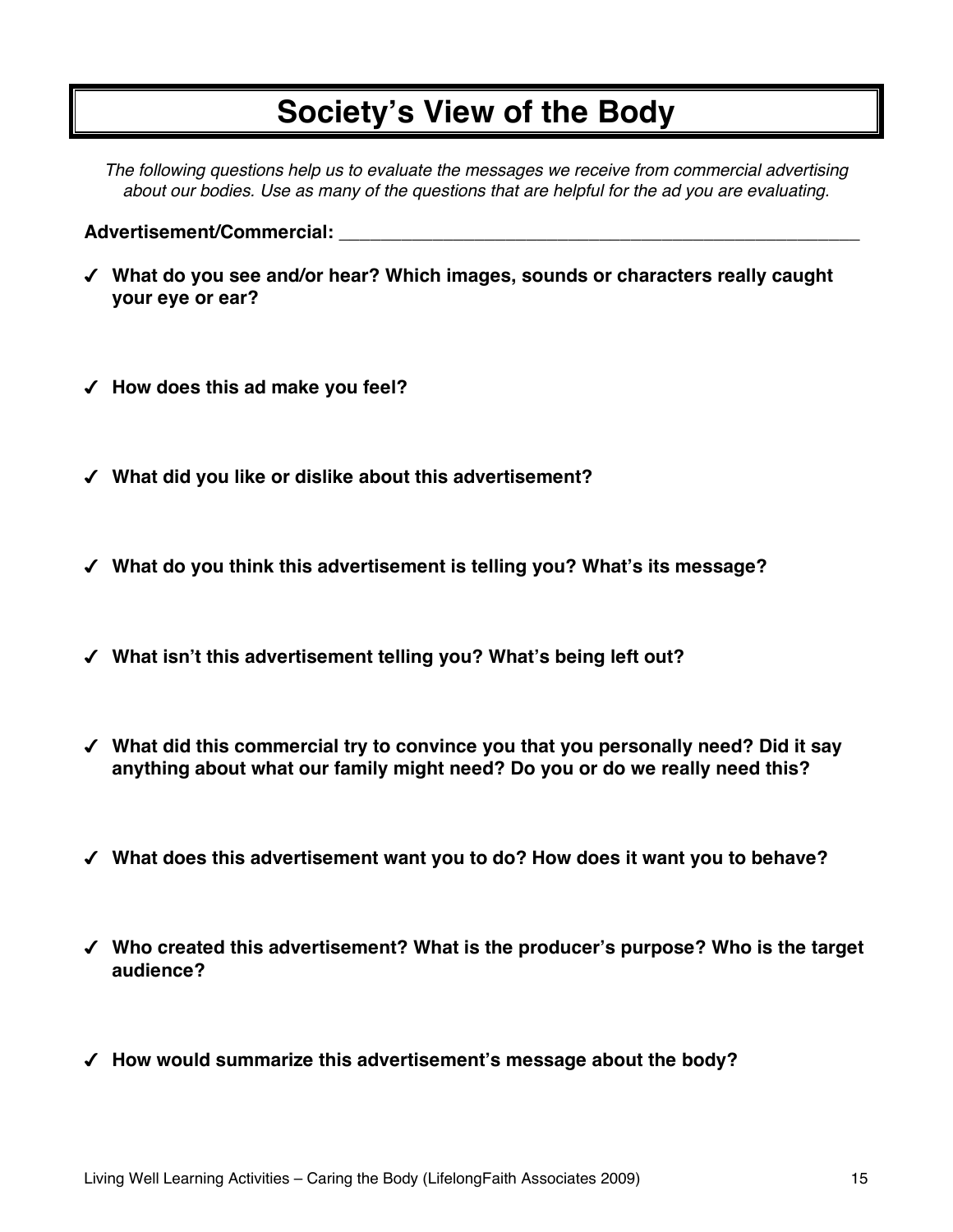# **Your View of the Body**

*Complete this reflection as an individual or as a whole family.*

- **1. How do you honor and care for your body?**
- **2. How do you dishonor or abuse your body?**
- **3. What do you see when you look in the mirror? Do you focus on what is beautiful, or do you obsess over perceived flaws?**
- **4. How has media advertising influenced your view of your body? How does it effect what you wear, what you eat, which products you use to care for your body or make you look good, and so on?**
- **5. The best thing about my body is:**

**because:**